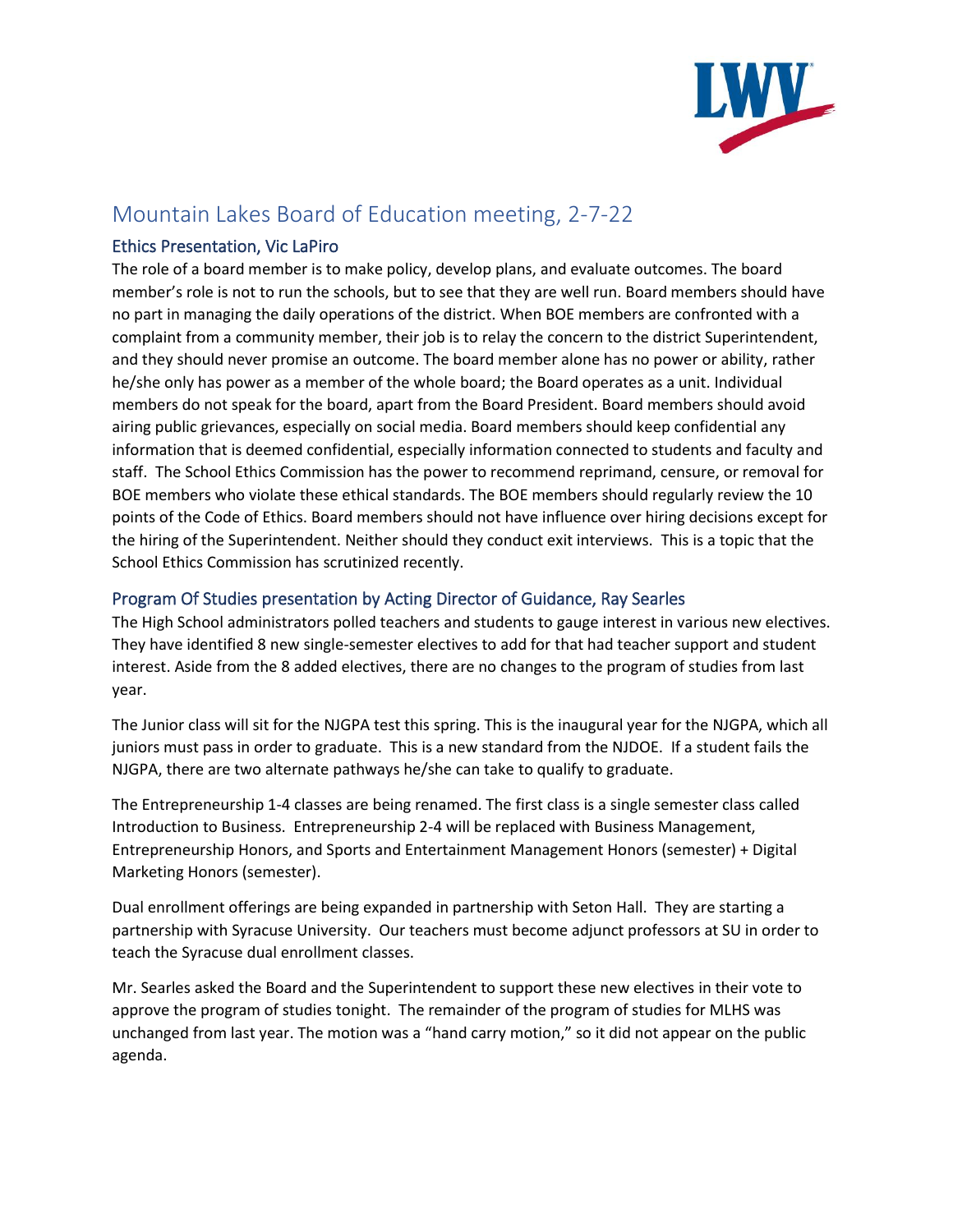

### Report of the Board President, Joanne Barkauskas

Committees are starting to do their work. Many have met and all have begun defining their agendas and schedules.

### Superintendent Update, Michael Fetherman and Dr. Sumit Bangia

The Governor has announced that schools can be mask-optional on 3/7/22. Our school will follow that guidance. The Strategic Planning group is working with teachers in depth to develop goals and action steps for the Plan. The new graduation requirement, the NJGPA, will be administered to the junior class in the spring. It will have sections on ELA, Algebra 1, and Geometry. There was a professional development (PD) day on Jan 12, which focused on various categories including Wellness and Self-care, Fear and Anxiety in students, Methods for Paraprofessionals dealing with challenging students. There will be a workshop for parents focused on SEL on 3/22, in person, 7-8 PM. Training phase of the Wingman Program (peer to peer emotional learning and support) is underway. Student participants applied for inclusion. Next Coffee Talks are 2/9 at 7 PM in the Media Center and 4/27 at 9 AM, virtual setting.

Board member Ms. Lewis commented that Covid case numbers are dropping but they are still high. She asked what the plan is for the immunocompromised population, would they be offered any hybrid or virtual option? Mr. Fetherman replied that as far as he knows, there will be no virtual instruction offered. The research shows the greater debilitating effect of masking on students' development and SEL versus their protective effects, so the district will follow the Governor's plans, as it has been doing throughout the pandemic.

## Business Administrator Update, Alex Ferreira

Mr. Ferreira stated that he has been cleaning up the layout of the agenda and minutes. The State aid numbers for our 2022-23 budget are not yet available, but budget planning continues. There will be a drop in revenue owing to the loss of the Biotech Program and a drop in BT enrollment. This loss of students will result in a 14-16% drop in district revenue, which will have a significant financial impact on the district. Board member Ms. McIntyre asks how recently a long-term demographic study on future student population has been undertaken. Mr. Ferreira replied that it was 5 to 6 years ago; he will put this on the plan.

#### Comments from the Public on Agenda Items only

A community member stated that the term "Freeholder" in the policy 3233 should be replaced with "County Commissioner," because the office has been renamed. She commented that language in the political activities policy 4233 stating that teachers couldn't post political circulars on bulletin boards was overly specific. She asked if there was a regulation connected to policy 3233 (which applies to staff), because the agenda backup only included a regulation connected to policy 4233 (applies to teachers). She asked if the bullet points 5 and 6 in this regulation mean that there will be no political ads in yearbooks or sports programs*. Policy committee chair Ms. Parker replied that there is a regulation for 3233. They discussed the "bulletin board" phrase and thought it was understood that it meant any posting but would discuss further, and that their intention is to keep all things partisan out of the*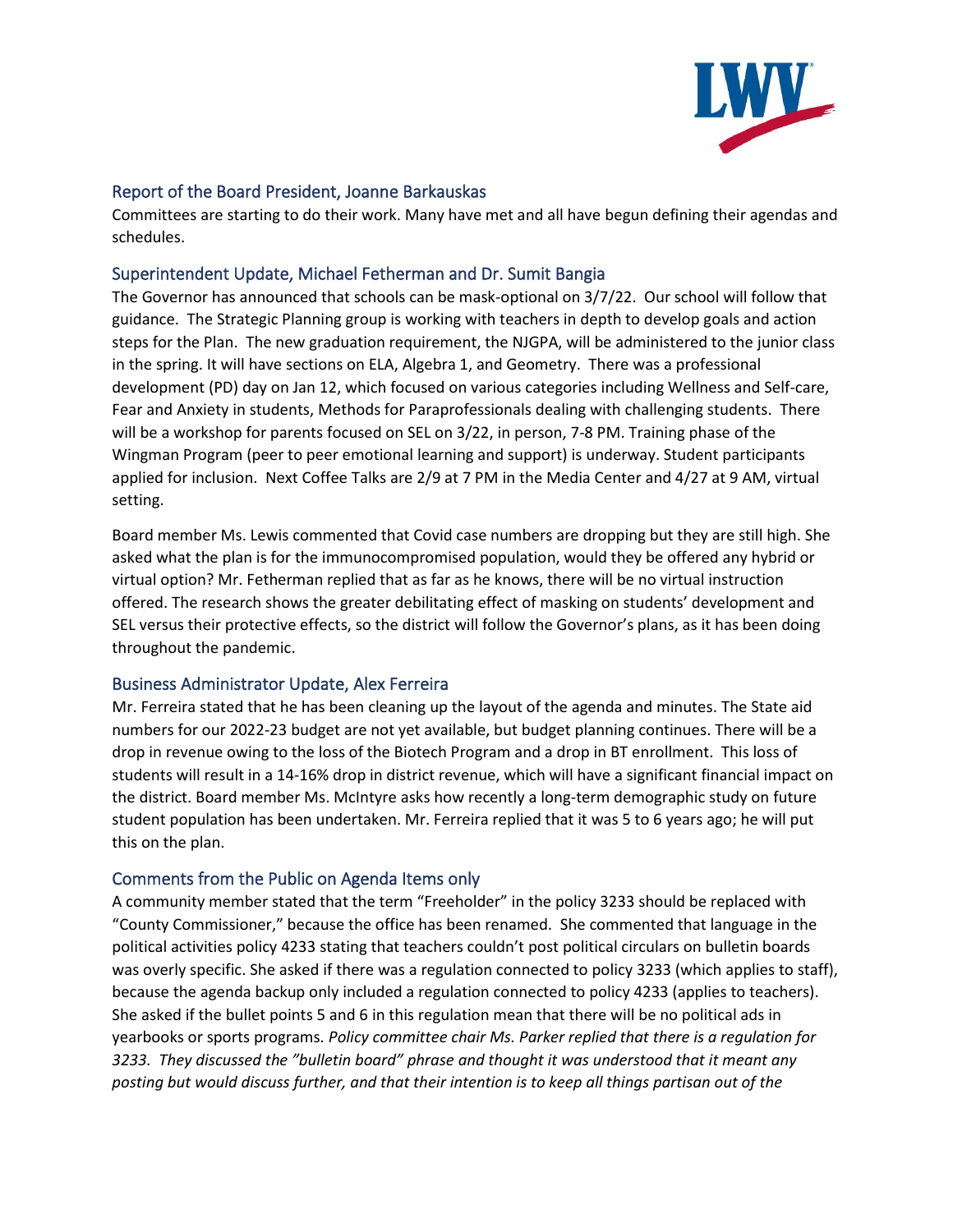

*schools. The Superintendent replied that they will change the term "Freeholder" to "County Commissioner."*

A community member asked what has been done to address the fact raised in a meeting several months ago that our AP scores were below the state average. *Mr. Searles stated that they looked at other schools and some are holding back the GPA weight for students unless they take the test. They determined that runs counter to efforts to support SEL and will instead focus on PD for AP teachers.*

A community member asked who will make decisions on the mask optional and when will it be sent out? *Superintendent Fetherman answered that it is his decision, and, as announced today, it has been made; he will share with the community promptly.* 

A community member commented on the Finance Committee Charter, which states that meetings shall not be open to the public and places restrictions on which members of the public can attend and under what circumstances. He stated that this practice is not transparent, it engenders suspicion, and is hypocritical, because some board members were helping the finance committee when they were members of the public. *Finance Committee Chair Mr. Driscoll replied that the committee meetings used to be closed and now they are open, with these restrictions. The restrictions are necessary because of the nature of the committee's discussions, but he believes that they are very transparent and candid about outcomes when discussed in the public BOE meetings*.

A community member commented that, during her time on the Board of Education, the committee meetings were never closed. Members of the public could request to attend if they had an interest in the topic. They would contact the committee chair and the committee chair would arrange the agenda so that the member of the public could attend, and anything that was confidential could be dealt with after the person left, for example. It happened very infrequently, but the Board wanted to be open and transparent to the public. *Mr. Driscoll replied that it couldn't be done because of the nature of their meetings, which may be different from the meetings described by the community member speaking.*

A community member asked if the Open Public Meetings Act allowed this. *Mr. Ferreira replied that the OPMA applies only when there is a quorum, and the committee meetings do not have a quorum of the Board.*

## Committee Reports

Ms. Leninger reported that the Special Services Committee had met with Special Services Director, Kerry DiGiacinto. Wildwood School is doing an Applied Behavioral Analysis program in their self-contained classrooms. Briarcliff is changing the structure of the classes for grades 7 and 8 to align more closely with the High School. The district passed Indicator 11 (a measure of our success in identifying and evaluating students). The district recently submitted to the state an assessment of post-school outcomes for the special services cohorts. They are studying pre-K trends. They are doing well sticking to their budget and are currently looking for 2 paraprofessionals.